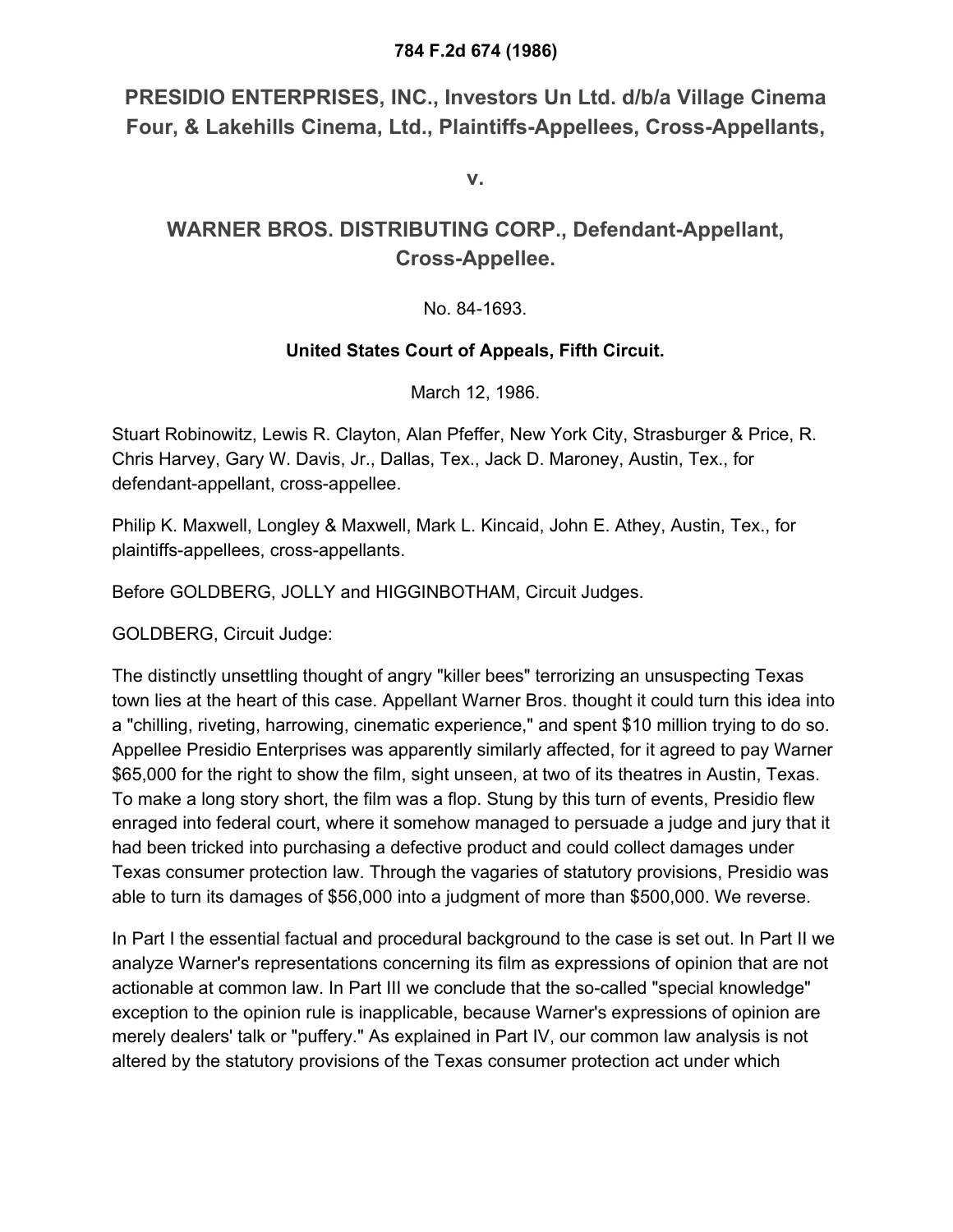Warner was found liable. Thus we conclude in Part V that Warner's representations are not actionable as a matter of law.

# **I. FACTUAL AND PROCEDURAL BACKGROUND**

Plaintiffs-appellees Presidio Enterprises et al. ("Presidio") are experienced film exhibitors who own and successfully operate five movie theatres (with a total of 18 screens); their operations in Austin, Texas, date back to 1973. Transcript of Proceedings ("Tr.") at 133, 308-14. Defendant-appellant Warner Bros. Distributing Corporation ("Warner") is a major motion picture distributor; it licenses exhibitors to show films under copyright. Tr. at 317.[1]

In late 1977 Warner was completing filming of a movie entitled *The Swarm,* which concerned an invasion of Texas by "killer bees" from South America. *The Swarm* was based on a best-selling novel by Arthur Herzog and was directed by Irwin Allen, who had an Oscar award to his credit and had recently produced two enormously successful "disaster" films, *The Poseidon Adventure* and *The Towering Inferno.* Tr. at 437-38, 440, 499. The cast of *The Swarm* included such well known stars as Michael Caine, Richard Chamberlain, Olivia de Havilland, Patty Duke Astin, Henry Fonda, Ben Johnson, Slim Pickens, Katharine Ross, and Richard Widmark. Tr. at 439. The production budget for *The Swarm* was about \$10,000,000. Tr. at 1847, 1851-52.

*The Swarm* was scheduled for release in July, 1978. As is the practice with such productions, Warner began advertising the film to potential exhibitors far in advance of the release date. In August, 1977, Warner sent Presidio and other exhibitors a brochure that read as follows:

August 22, 1977

Dear Mr. Exhibitor:

"THE SWARM" IS COMING!

Today, shooting started at Warner Bros. on your blockbuster for the summer of '78.

"THE SWARM" IS COMING!

From the man who brought you the stunning successes of "THE POSEIDON ADVENTURE" and "THE TOWERING INFERNO" now comes what we hope to be the greatest adventure-survival movie of all time.

### "THE SWARM" IS COMING!

After more than two years of preparation, that master showman, Irwin Allen, combines terror, suspense and startling performances in an eleven million dollar spectacular intended for audiences of all ages.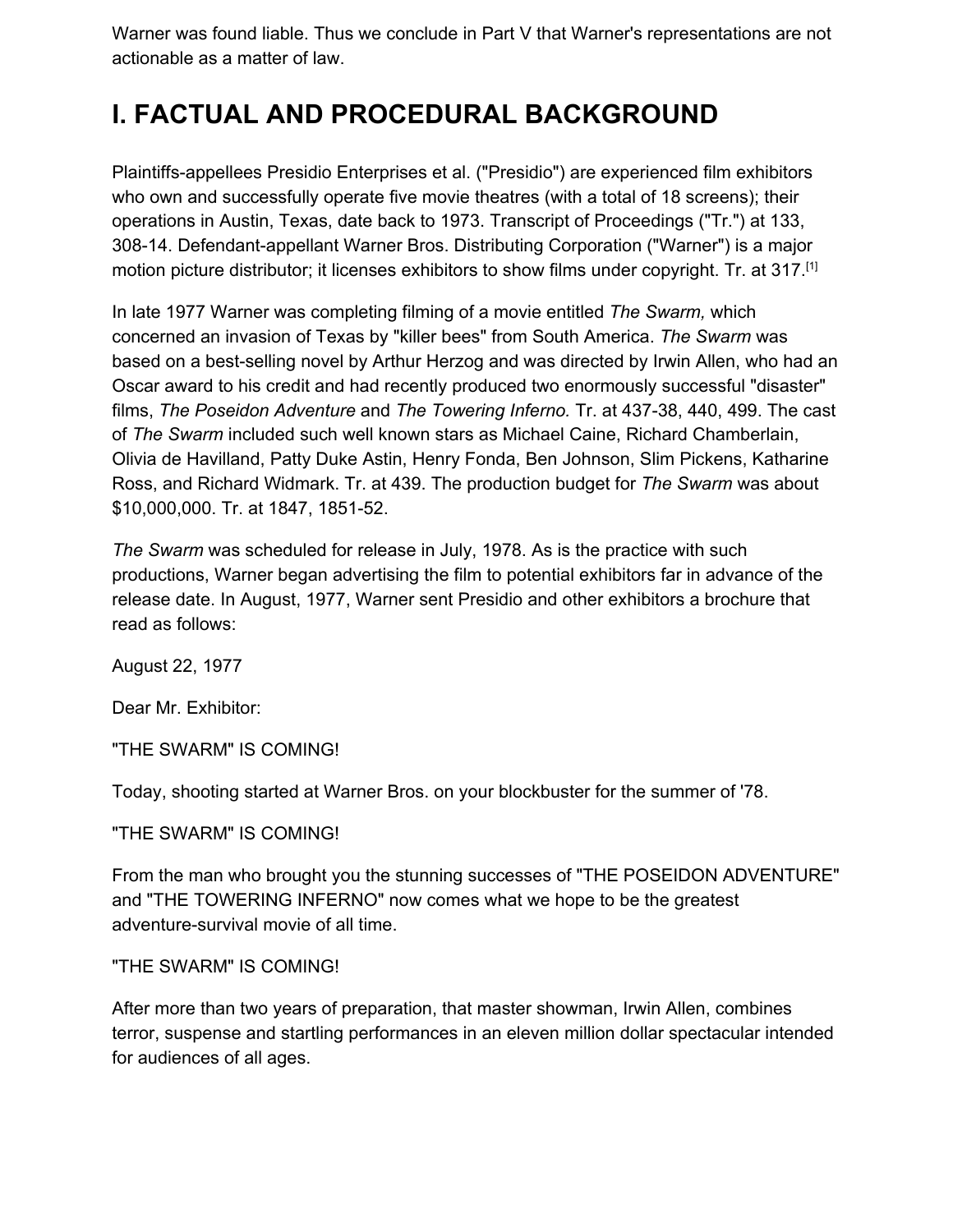#### "THE SWARM" IS COMING!

Starring Michael Caine, Katharine Ross, Richard Widmark, Olivia de Havilland, Ben Johnson, Lee Grant, Patty Duke Astin, Slim Pickens, Bradford Dillman, and Henry Fonda as Dr. Krim, this will be the most "want-to-see" movie of the year.

"THE SWARM" IS COMING AND AVAILABLE July 14, 1978!

Sincerely,

Terry Semel

Plaintiff's Exhibit 2. Warner also ran similar advertisements in the trade press at this time. *See* Plaintiff's Exhibit 1.

In December, 1977, Warner sent Presidio and other exhibitors a second brochure, which read as follows:

December 1, 1977

Dear Exhibitor:

"THE SWARM" IS COMING!

Today, shooting was completed on your summer of '78 blockbuster.

"THE SWARM" IS COMING!

From Irwin Allen, the man who brought you astronomical grosses with "The Poseidon Adventure" and "The Towering Inferno" now comes one of the greatest adventure-survival movies of all time.

#### "THE SWARM" IS COMING!

And with it one of the greatest casts ever assembled for a motion picture; Michael Caine, Katharine Ross, Richard Widmark, Olivia de Havilland, Henry Fonda, Fred MacMurray, Richard Chamberlain, Jose Ferrer, Patty Duke Astin, Lee Grant, Bradford Dillman, Ben Johnson, and Slim Pickens.

"THE SWARM" IS COMING!

It is a chilling, riveting, harrowing, cinematic experience.

*It promises to be Irwin Allen's biggest and best to date.*

Sincerely, /s/ Terry Semel TERRY SEMEL Executive Vice President General Sales Manager

Plaintiff's Exhibit 4. This brochure also stated: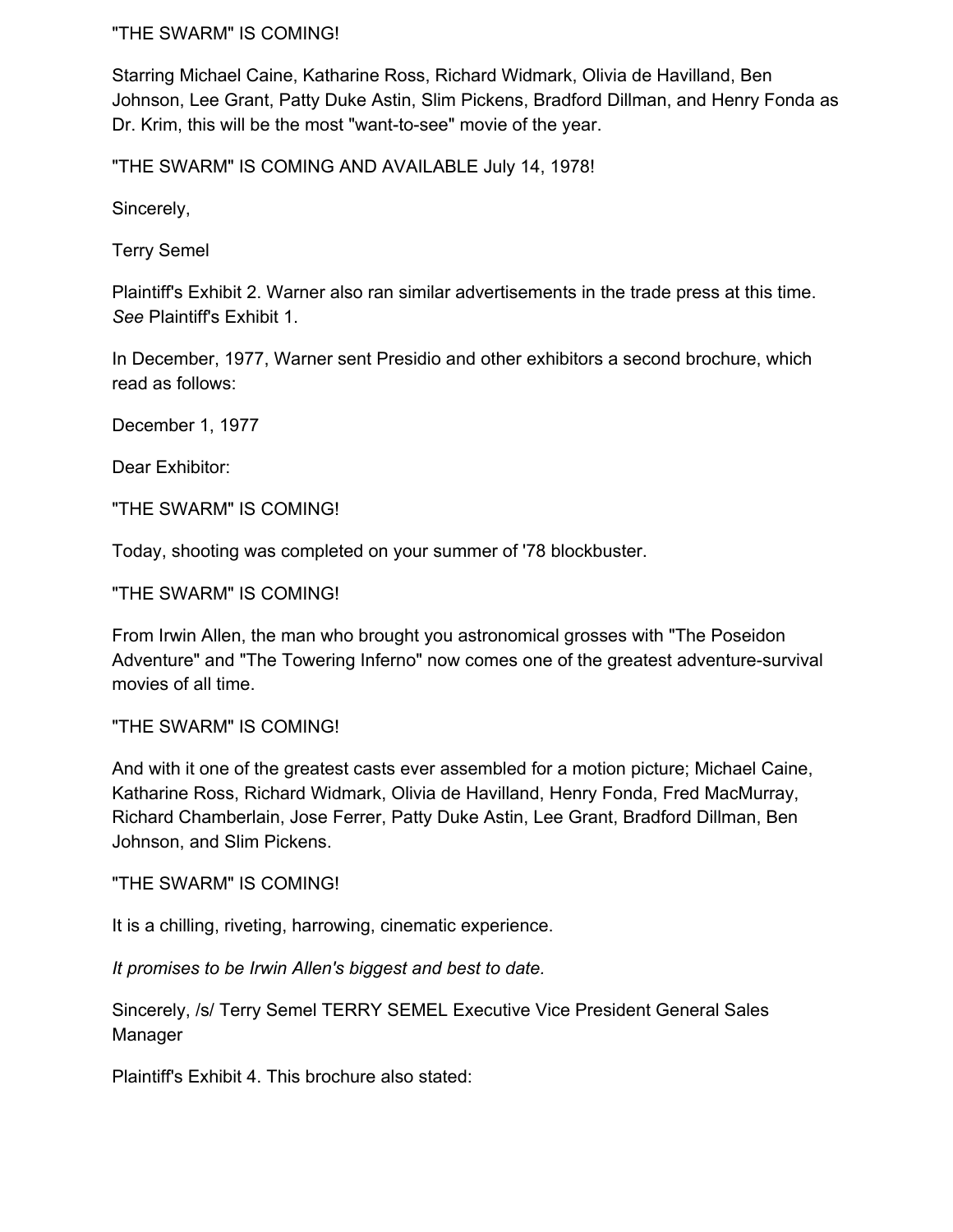Bigger than

"The Towering Inferno" More Exciting than "The Poseidon Adventure" From the man who brought you both.

*Id.* Warner also ran similar advertisements in the trade press at this time. *See* Plaintiff's Exhibit 3.

On or about December 16, 1977, Warner sent a letter to Presidio and other exhibitors soliciting bids for *The Swarm.* The bid letter was typed on Warner Bros. Distributing stationery and began as follows:

December 16, 1977

Dear Exhibitor:

Irwin Allen, whose last two pictures — "TOWERING INFERNO" and "POSEIDON ADVENTURE" — generated over \$100 million at the domestic boxoffice, brings you yet another giant spectacular — "SWARM."

The film, based on the Arthur Herzog best-seller, is produced and directed by Irwin Allen from a screenplay by Sterling Silliphant.

"SWARM", the story of an invasion of the United States by billions of South American killer bees, reunites six Oscar winners in their first film venture together since the top-grossing "TOWERING INFERNO" and "POSEIDON ADVENTURE". They include Irwin Allen, Sterling Silliphant; special-effects expert, Bill Abbott; cinematographer, Fred Koenekamp; editor, Harold Kress; and composer-conductor, John Williams.

It stars Michael Caine, Katherine Ross, Richard Widmark, Henry Fonda, Olivia deHavilland, Lee Grant, Patty Duke Astin, Ben Johnson, Slim Pickens, and Bradford Dillman.

"SWARM" will be available in the Austin area on or about July 14, 1978, on an exclusive or non-exclusive basis for a maximum of two (2) runs.

Since the film is not yet complete, we will not be able to screen it at this time. This letter is being sent to you as a solicitation for a bid. If a bid is submitted by you and accepted by Warner Bros. such offer will be noncancellable.

Plaintiff's Exhibit 5, at 1.

In effect, Presidio was being invited to bid for the exhibition rights to the film sight unseen. This practice, known as "blind bidding," is relatively common in the film industry.[2] It apparently makes economic sense for both distributors and exhibitors to reserve theatres and films far in advance of the important Christmas and summer viewing seasons. Distributors want to be sure their films are solidly booked before they set in motion their expensive advertising campaigns (in this case, Warner spent over \$4,000,000 advertising *The Swarm,* Tr. at 1381-82), and exhibitors want to be sure they have promising films to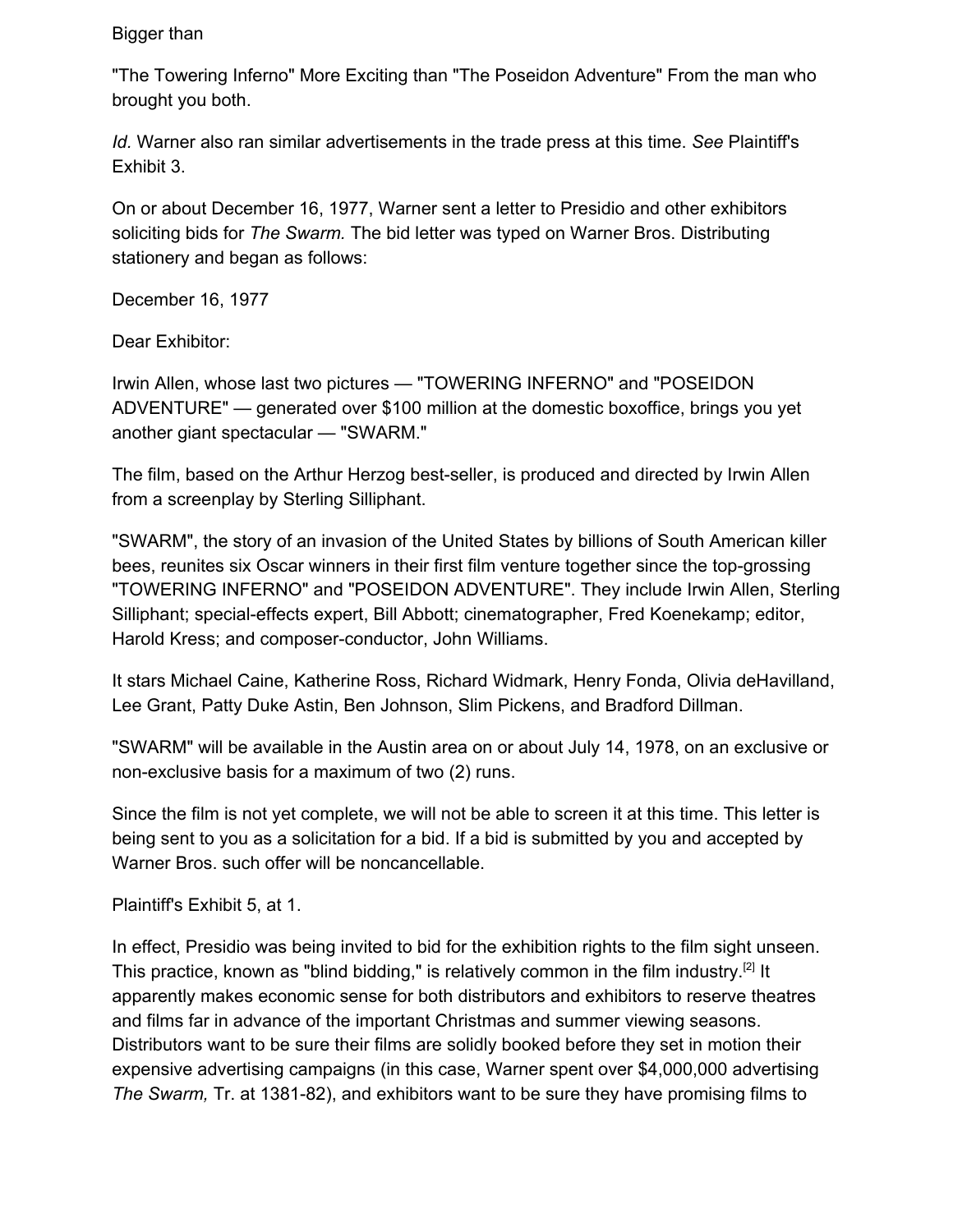show during periods of peak attendance. At any rate, *The Swarm* was blind bid, and Presidio knew that it was being invited to bid on a film that would not be complete or available for viewing until months later.<sup>[3]</sup>

In its bid letter Warner suggested a minimum "guarantee" of \$35,000 for *The Swarm.* Plaintiff's Exhibit 5, at  $2^{[4]}$  The "guarantee" is a fixed minimum amount to be paid in advance to the distributor, whatever the film grosses; if it grosses more than the guarantee, the exhibitor may also (depending on the contractual terms that have been worked out) have to pay a percentage of receipts over and above the guarantee. Presidio responded with bids of \$35,000 and \$30,000 as the guarantees for eight-week runs at two of its theatres;<sup>[5]</sup> its remaining terms closely mirrored those suggested by Warner. *Compare* Plaintiff's Exhibit 5 (Warner's bid letter) *with* Plaintiff's Exhibit 6 (Presidio's bids). Warner accepted Presidio's bids on January 30, 1978, and returned signed and completed copies of its standard form contracts to Presidio. Plaintiff's Exhibits 8-9.

*The Swarm* opened as scheduled on July 14, 1978. It was not a big success. The film ran for only five weeks at one of Presidio's theatres, and four weeks at the other. Presidio calculated that, after subtracting the guarantees and operating expenses from box office revenues, it had sustained a loss of \$56,056.69. Tr. at 753-58.

Instead of accepting this result as an unsuccessful business venture, Presidio brought suit against Warner in federal district court, alleging common law fraud and negligent misrepresentation. Presidio also charged that Warner had violated the Texas Deceptive Trade Practices — Consumer Protection Act ("DTPA") by engaging in "false, misleading or deceptive acts or practices" (§ 17.46(a)); misrepresenting *The Swarm*'s "characteristics and benefits" (§ 17.46(b)(5)) and its "quality" (§ 17.46(b)(7)); and acting "unconscionably" (§ 17.45(5)). Plaintiff's Fourth Amended Complaint ¶¶ 30-35. A jury found Warner liable, by special interrogatories, under DTPA §§ 17.46(b)(5), (7) and 17.45(5); on all other counts Warner prevailed. The district court entered judgment in Presidio's favor with an award of \$521,483.23, which included trebled damages, attorney's fees, prejudgment interest, and costs. Warner appeals from this judgment, and Presidio has filed a cross-appeal limited to the district court's refusal to treble prejudgment interest. Appellee's Brief at 3.

# **II. EXPRESSIONS OF OPINION**

The first obstacle in Presidio's path is the rule that expressions of opinion are not actionable. This is a wise and sound principle that is deeply embedded in the common law. *Deming v. Darling,* 148 Mass. 504, 20 N.E. 107 (1889); *cf. Gertz v. Robert Welch,* 418 U.S. 323, 339-40, 94 S.Ct. 2997, 3006-07, 41 L.Ed.2d 789 (1974). Opinions and beliefs reside in an inner sphere of human personality and subjectivity that lies beyond the reach of the law and is not subject to its sanctions. In the criminal law, for example, it may be useful for investigative purposes to ascribe "motives" to suspects; and the *mens rea* or "guilty mind" makes overt actions blameworthy; but these subjective states are themselves not considered criminal as such.[6] Similarly, actions for fraud or misrepresentation must be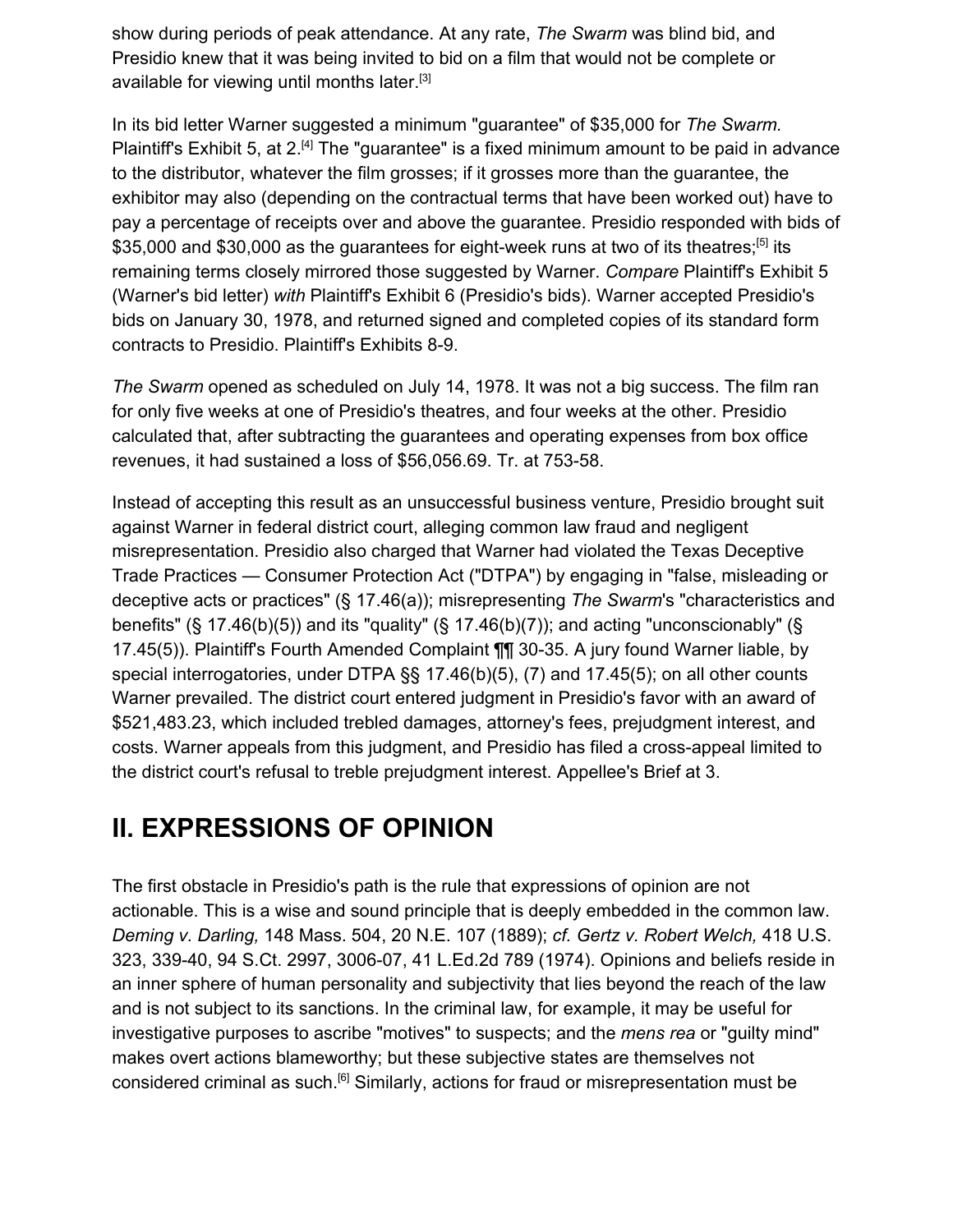based on objective statements of fact, not expressions of personal opinion. The law wisely declines to tread in the latter area because, in some deep sense, "everyone is entitled to his own opinion." "Chacun a son gout" and "De gustibus non est disputandum" are time-honored expressions of this principle.<sup>[7]</sup>

A statement of fact is one that (1) admits of being adjudged true or false in a way that (2) admits of empirical verification.<sup>[8]</sup> The statements complained of by Presidio fail on both counts.

We turn first to the brochure of August 22, 1977. Here Warner announces that "THE SWARM' IS COMING!" and that "Today, shooting started at Warner Bros." on the film, assertions that Presidio does not dispute. It is probably also indisputable that Warner "hope[d]" *The Swarm* would be "the greatest adventure-survival movie of all time." But then Mr. Semel goes on to term the film "your blockbuster for the summer of '78," and states that "this will be the most `want-to-see' movie of the year." Plaintiff's Exhibit 2. These assertions are disputable, but they are not statements of fact for two reasons: (1) they turn on vague, essentially indefinable terms;<sup>[9]</sup> (2) they are predictions.<sup>[10]</sup>

If we interpret Mr. Semel's phrase "your blockbuster for the summer of '78" as implying a statement of the form, "This film will be a blockbuster in the summer of '78," we encounter the problem of vagueness with the term "blockbuster." What does it mean? According to *Webster's New World Dictionary of the American Language* (College ed. 1966), a blockbuster is "a large bomb that is dropped from an airplane and can demolish an entire city block." *Id.* at 157. *Webster's Seventh New Collegiate Dictionary* (1965) elaborates that the term can be used of "something or someone notably effective or violent," *id.* at 91, and the *American Heritage Dictionary of the English Language* (1976) adds that it may refer to "Anything of devastating effect," *id.* at 142. We would be hard pressed to deny that *The Swarm* might qualify as a "blockbuster" under one or more of these definitions. Even Charles Chick, president of Presidio, seems unsure as to the meaning of the term; on direct examination he testified as follows: "By `blockbuster,' I guess they mean it's going to do good box office business, be an important box office picture." Tr. at 166. A party complaining about the fraudulent and misleading use of language should, at the very least, know what he is complaining about. The term "blockbuster" is inherently vague; it can mean just about whatever Terry Semel wants it to, and that is probably why he used it.

Even if we interpret Mr. Semel's assertion in the way Presidio prefers, we still encounter the problem that it is a prediction, not a statement of fact. Assuming, *arguendo,* that Mr. Semel is saying something to the effect that "*The Swarm* will be far more profitable than your average summer of '78 film" — would *that* be a statement of fact? Does it admit of being adjudged true or false? Can it be empirically verified? We answer "no" on all counts.

A prediction, or statement about the future, is essentially an expression of opinion.[11] When the weatherman says "It will rain tomorrow," he comes closest to making a verifiable statement of fact by correcting himself and rephrasing as follows: "I think (or: it is my opinion) that it will rain tomorrow." Another possible rephrasing is: "The readings on my instruments are now the way they usually are when rain is coming." (The first statement is a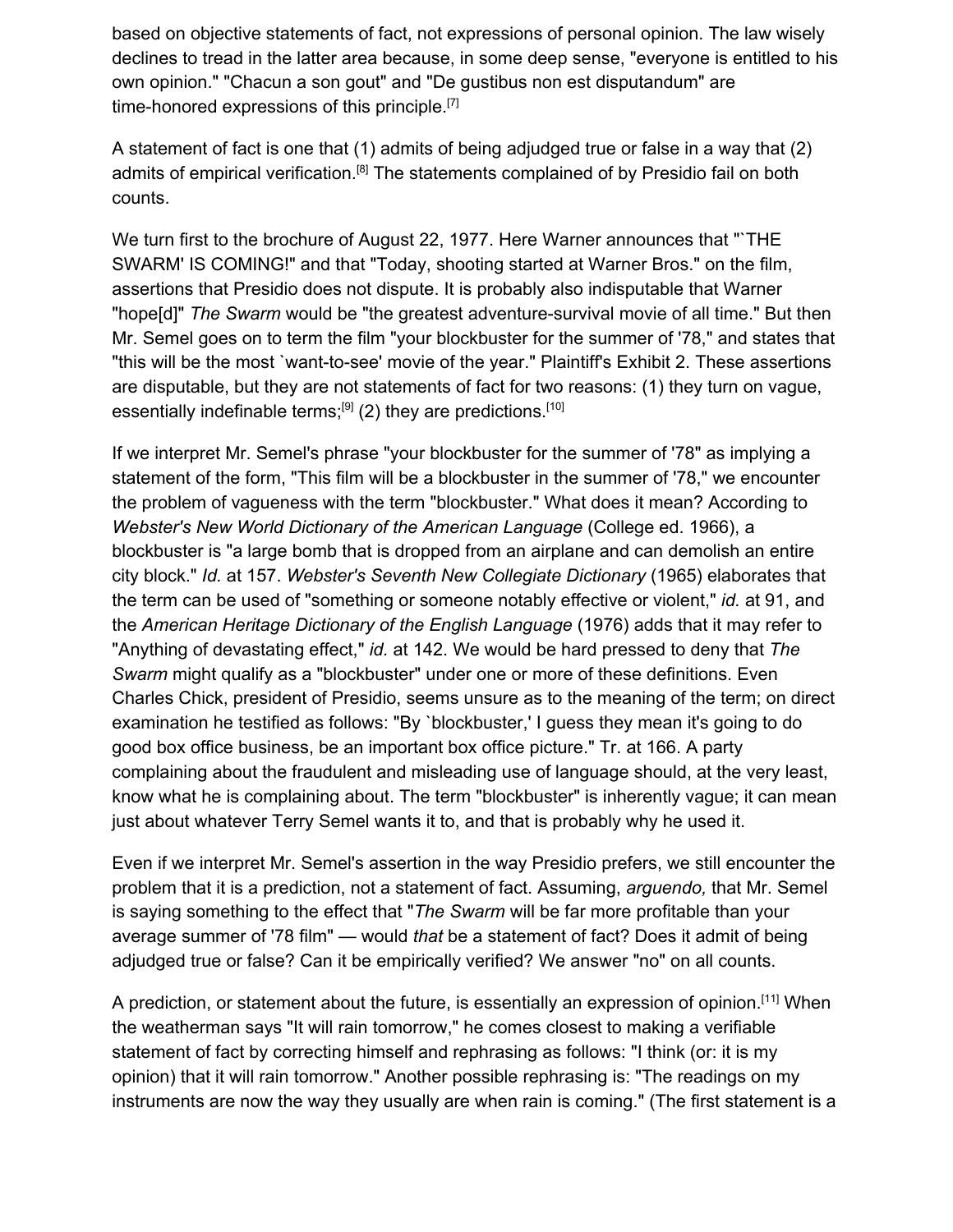factual report on the weatherman's state of mind; the second is a factual report on the state of his instruments. Both can be empirically verified.) The weatherman does not know whether it will in fact rain tomorrow. No one does. Thus no one knows whether the statement is true or false; perhaps it would be better to say that it is *neither true nor false.*[12] A statement about the future can be verified only in the future; but then, of course, it is no longer a statement about the future as such. When tomorrow finally comes, and it is indeed raining, one no longer says "It will rain tomorrow" but rather "It is now raining." *That* statement can be empirically verified as true or disconfirmed as false.

Complaining that a film *turned out* to be a flop six months after binding, "non-cancellable" bids on it were accepted is like suing the weatherman because rain spoiled a picnic when he predicted fair skies.<sup>[13]</sup> When Terry Semel says "this will be the most `want-to-see' movie of the year," he is, quite literally, speaking in the grand tradition of those who do not know what they are talking about, unless we understand him to be giving a report on the present state of his mind (*e.g.,* "I think (or: it is my opinion) that this will be the most `want-to-see' movie of the year"), or on the state of predictive information at his disposal (*e.g.,* "I have reliable surveys on hand, and they indicate that folks will be swarming to my movie next summer"). Under the first interpretation, the assertion is an explicit expression of personal opinion that is not actionable at law; the second interpretation goes far beyond any plausible reading of the brochure.<sup>[14]</sup>

Our analysis of the December, 1977, brochure and bid letter is similar. The film is still a "blockbuster," but now it is also a "giant spectacular," "one of the greatest adventure-survival movies of all time," and a "chilling, riveting, harrowing, cinematic experience" that "promises to be Irwin Allen's biggest and best to date." Plaintiff's Exhibits 4-5. We have difficulty discerning a single verifiable, factual claim in this excited welter of salemen's hoopla. Presidio is perhaps on strongest ground in questioning whether *The Swarm* could possibly "promise" to be Irwin Allen's "biggest and best" in December, 1977, but even if Mr. Semel had made the stronger claim that "It *is* Irwin Allen's biggest and best to date," the law provides no guidance for the assessment of this claim. "Biggest" in what sense? (*The Oxford English Dictionary* (1971) lists more than a dozen; *see id.* at 854-55). *Cf.* Tr. at 425 ("Q. Does `big' and `it's big' mean big box office? A. Yes, it *could* mean that.") (Testimony of Charles Chick) (emphasis added). "Best" for whom or for what purpose? If aesthetic evaluation were our task, we certainly could not simply assume that the "best" films were those that generated the highest box-office revenues; indeed, the converse relationship seems more likely. Fortunately, aesthetic evaluation is not our task, so we can note without discomfiture that the same film could find its way into a *New York Times* listing of the 10 Best Movies of the Year as well as a book on *The Fifty Worst Movies of All Time.*[15] Here, as elsewhere in the realm of opinion, one man's meat is another man's poison.[16]

# **III. SPECIAL KNOWLEDGE, AND "PUFFERY"**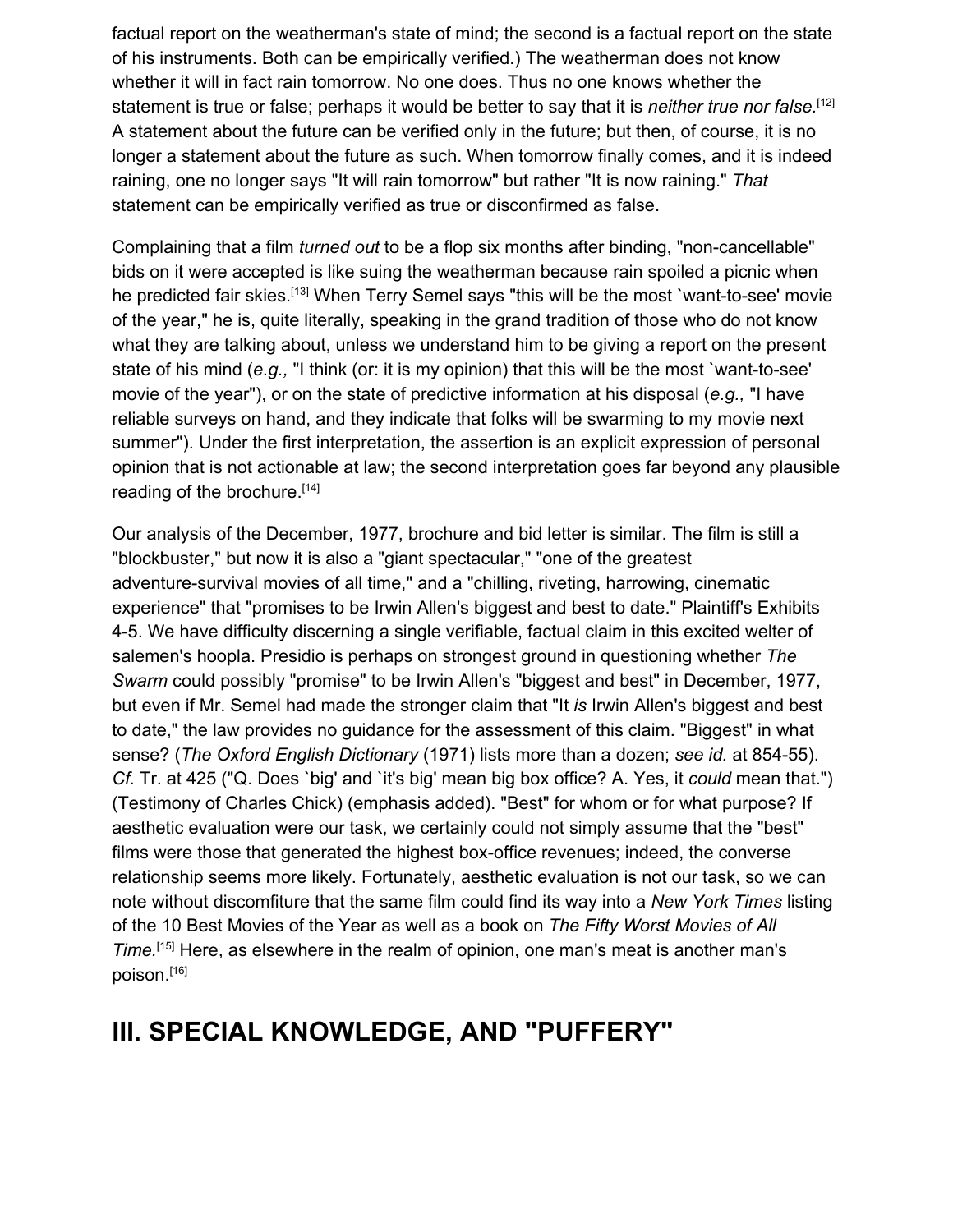Presidio's main argument on appeal seems to be that, even if the statements it complains of are expressions of opinion, a "special knowledge" exception to the opinion rule makes them actionable. Relying heavily on *Trenholm v. Ratcliff,* Presidio asserts that under Texas law

statements that would otherwise be deemed mere opinions will be treated as facts, actionable as fraud, when the parties do not have equal information regarding the subject matter of the representations. *Trenholm v. Ratcliff,* 646 S.W.2d 927 (Tex.1983). The underlying rationale is that, lacking access to information in order to form an independent judgment, the purchaser has a right to expect the truth and to rely on the "opinions."

Appellees' Brief at 24-25 (footnote omitted).<sup>[17]</sup> We have serious reservations about this argument because: (1) Warner's representations are salemen's "puffery," which reasonable people do not take seriously; (2) Presidio's executives were experienced, professional film exhibitors who could not reasonably have relied on Warner's puffery; (3) the record amply supports Warner's contentions that its alleged "special knowledge," in the form of marketing surveys and sneak previews, was useful solely for purposes of improving the as yet incomplete film and planning advertising strategies for it;<sup>[18]</sup> and, (4) in any event, the jury found, by special interrogatories, that Warner's failure to disclose whatever special knowledge it had was not a proximate or producing cause of Presidio's damages.<sup>[19]</sup>

Presidio cites the *Restatement (Second) of Torts* §§ 539, 542 (1977), in support of its "special knowledge" argument. *See* Appellees' Brief at 24 n. 9. But Presidio inadvertently neglects to call our attention to several highly relevant comments to the *Restatement* sections it cites. These comments indicate that the "special knowledge" exception is inapplicable where the opinion relied on is clearly salesmen's puffery. In explaining section 539, "Representation of Opinion Implying Justifying Facts," the *Restatement* comment elaborates:

The habit of vendors to exaggerate the advantages of the bargain that they are offering to make is a well recognized fact. An intending purchaser may not be justified in relying upon his vendor's statement of the value, quality or other advantages of a thing that he is intending to sell as carrying with it any assurance that the thing is such as to justify a reasonable man in praising it so highly.

§ 539, Comment on Subsection (2). Similarly, the *Restatement* amplifies its discussion of "Opinion of Adverse Party" in section 542 with the following qualifying comment:

[T]he purchaser of an ordinary commodity is not justified in relying upon the vendor's opinion of its quality or worth. For example, one who is purchasing a horse from a dealer is not justified in relying upon the dealer's opinion, although the latter has a greater experience in judging the effect of the factors which determine its value.

e. *This is true particularly of loose general statements made by sellers in commending their wares, which are commonly known as "puffing," or "sales talk."* It is common knowledge and may always be assumed that any seller will express a favorable opinion concerning what he has to sell; and when he praises it in general terms, without specific content or reference to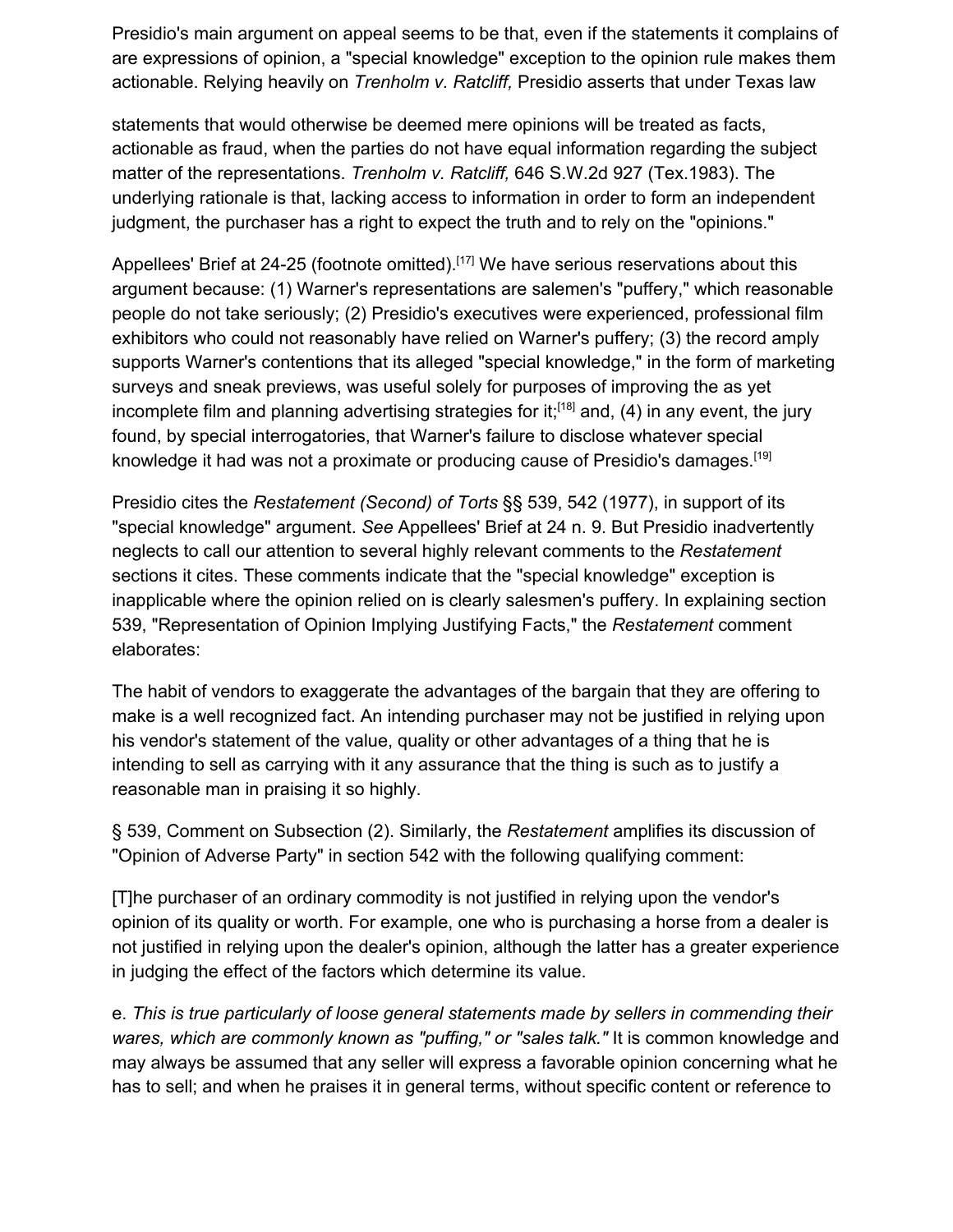facts, buyers are expected to and do understand that they are not entitled to rely literally upon the words. "Such statements, like the claims of campaign managers before election, are rather designed to allay the suspicion which would attend their absence than to be understood as having any relation to objective truth." [Learned Hand, C.J., in *Vulcan Metals v. Simmons Mfg. Co.,* (2 Cir.1918) 248 Fed. 853, 856.]

Thus no action lies against a dealer who describes the automobile he is selling as a "dandy," a "bearcat," a "good little car," and a "sweet job," or as "the pride of our line," or "the best in the American market."

§ 542, Comments d-e (emphasis added). The "special knowledge" exception applies typically to the opinions of specialized experts — such as jewelers, lawyers, physicians, scientists, and dealers in antiques — where their opinions are based on concrete, specific information and objective, verifiable facts. *See Restatement* § 542, comment f.<sup>[20]</sup>

Presidio's claim that its experienced executives were hoodwinked by Warner's extravagant puffery has a distinctly hollow ring to it. The claim is facially implausible in light of the fact that Warner, all puffing aside, suggested only a relatively modest guarantee for the film, *see* note 4 *supra;* Presidio responded with what its own executives testified was only "a good medium-range bid." D. Chick Dep. at 158. As noted previously, Presidio's actual bids for several other films the same year were far higher than its bids for *The Swarm, see* note 5 *supra,* which was supposed to be "the greatest adventure-survival movie of all time." Apparently, neither side in this case let puffery interfere with its sound business judgments. Charles Chick, president of Presidio, testified as follows:

Question: It is true, isn't it, that the distributors had been using superlatives to describe their movies ever since you've been in the industry?

Answer: It is generally true. They rarely tell you when they have got a bad picture, or use a negative term in talking about their pictures.

Q. And it's because of that through the years you people at Presidio have learned to more or less go on solid facts, and make up your own business judgments?

A. We always try to make up our own business judgments.

Tr. at 2348.

Q. And it's true, isn't it, because of your constant exposure to the type of advertising we've been talking about, you learned to separate the facts from the superlatives, if you want to call it that, and the descriptive information about the pictures in these kinds of ads?

A. Yes, sir.

Q. That was true of the 1977-78 time frame?

A. Yes, sir.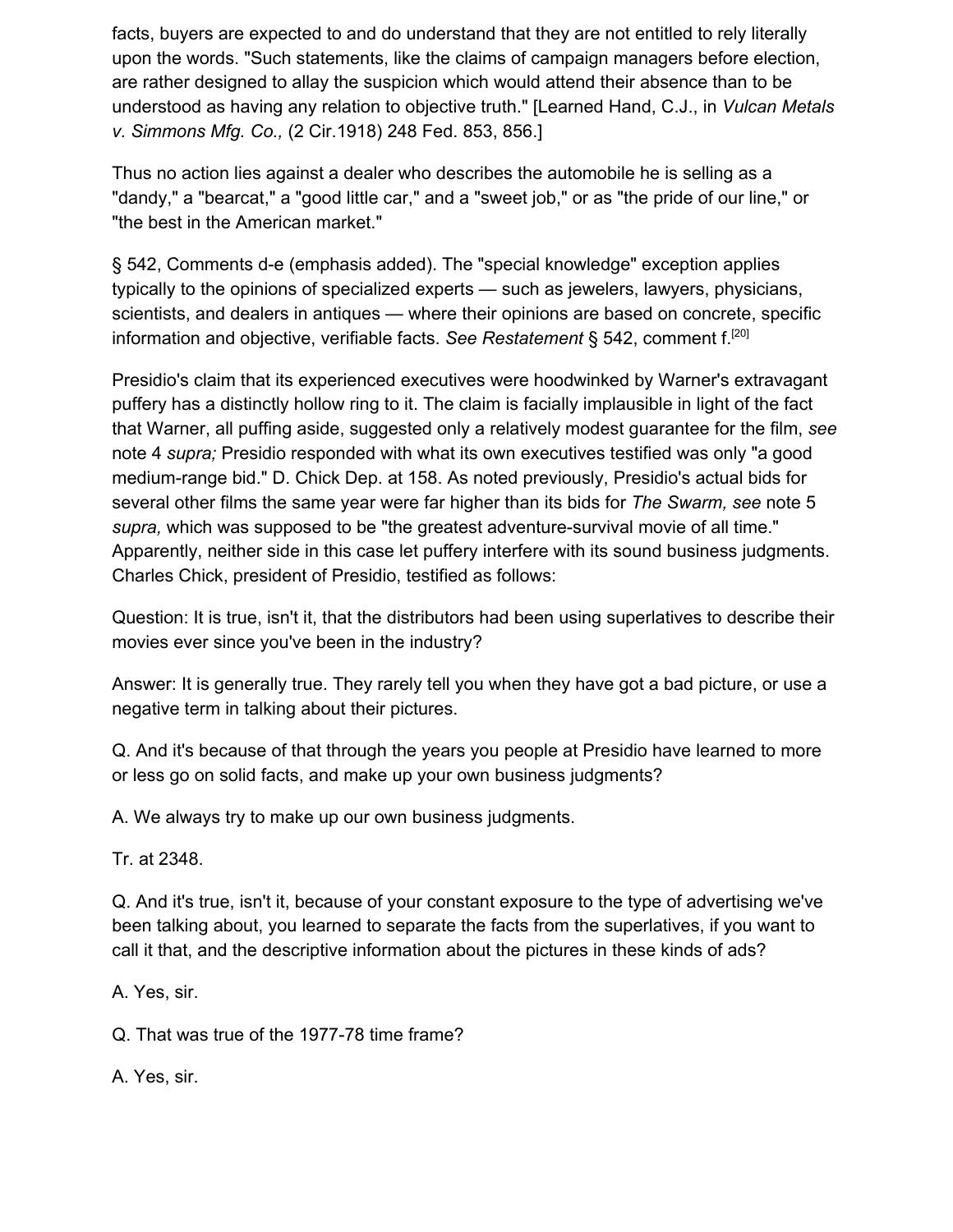Q. At the time of "The Swarm", could you separate and recognize facts from exaggeration and superlatives, that kind of thing?

A. Yes, sir, I think so.

Tr. at 436-37. Another Presidio executive testified that *The Swarm*'s promotional material did not even reach "the high water mark for puffery." Tr. at 2374.[21] It was no doubt for reasons of this sort that Presidio did not rely solely on Warner's representations concerning *The Swarm* but instead got the opinion of a paid consultant in Hollywood, whose advice was: "Don't go out on it." *See* note 3 *supra.* And, in fact, Presidio did not "go out on it":

Question: He advised you not to go out on it?

Answer: He — yes. That's what it says.

Q. You went out on it.

A. No. I don't consider that going out on it.

Q. You did not consider that to be a substantial bid?

A. I considered it to be, to some degree, substantial. I certainly don't think it was one where we bid everything we had to get the picture. We certainly didn't treat it like some others. I would say that was a good medium-range bid that we turned in. I would not say that it was — I would not call that going out on a picture.

Dick Chick Dep. at 158.

As it happens, a not insubstantial "jurisprudence of puffery" has developed in the area of film licensing and distribution. It is instructive to compare the present case with the strikingly similar "Doctor Dolittle Case," *Twentieth Century-Fox Distributing Corp. v. Lakeside Theatres, Inc.,* 267 So.2d 225 (La.App.), *cert. denied and judgment aff'd.,* 263 La. 365, 268 So.2d 257 (1972). There, Twentieth Century-Fox, another major film producer and distributor, had described *Doctor Dolittle* to exhibitors as a "blockbuster" of "road show" quality. *Id.* at 228-29. Like *The Swarm, Doctor Dolittle* was a flop. Lakeside, a disgruntled exhibitor, charged that Fox had misrepresented the quality of the picture. The court firmly rejected that argument as follows:

While the record confirms that Fox's salesman stated to Mr. Cobb that "Doctor Dolittle" should be a "blockbuster," this is merely an opinion statement on the film's money making potential. Such an obvious speculative projection is not a misrepresentation of a material fact sufficient to constitute fraud within the contemplation of LSA-C.C. art. 1847.

*Id.* at 229. The court added that "It is difficult to accept that Mr. Cobb, a man with 38 years' experience in the movie industry who obviously is aware of the uncertainty of public reaction, would blindly enter a contract based on the laudatory statements of a salesman." *Id.* Likewise, in *Penfield v. Bennett Film Laboratories,* 4 Cal.App.2d 306, 40 P.2d 587 (1935), the court held that a producer's statements to the effect that what he had seen of a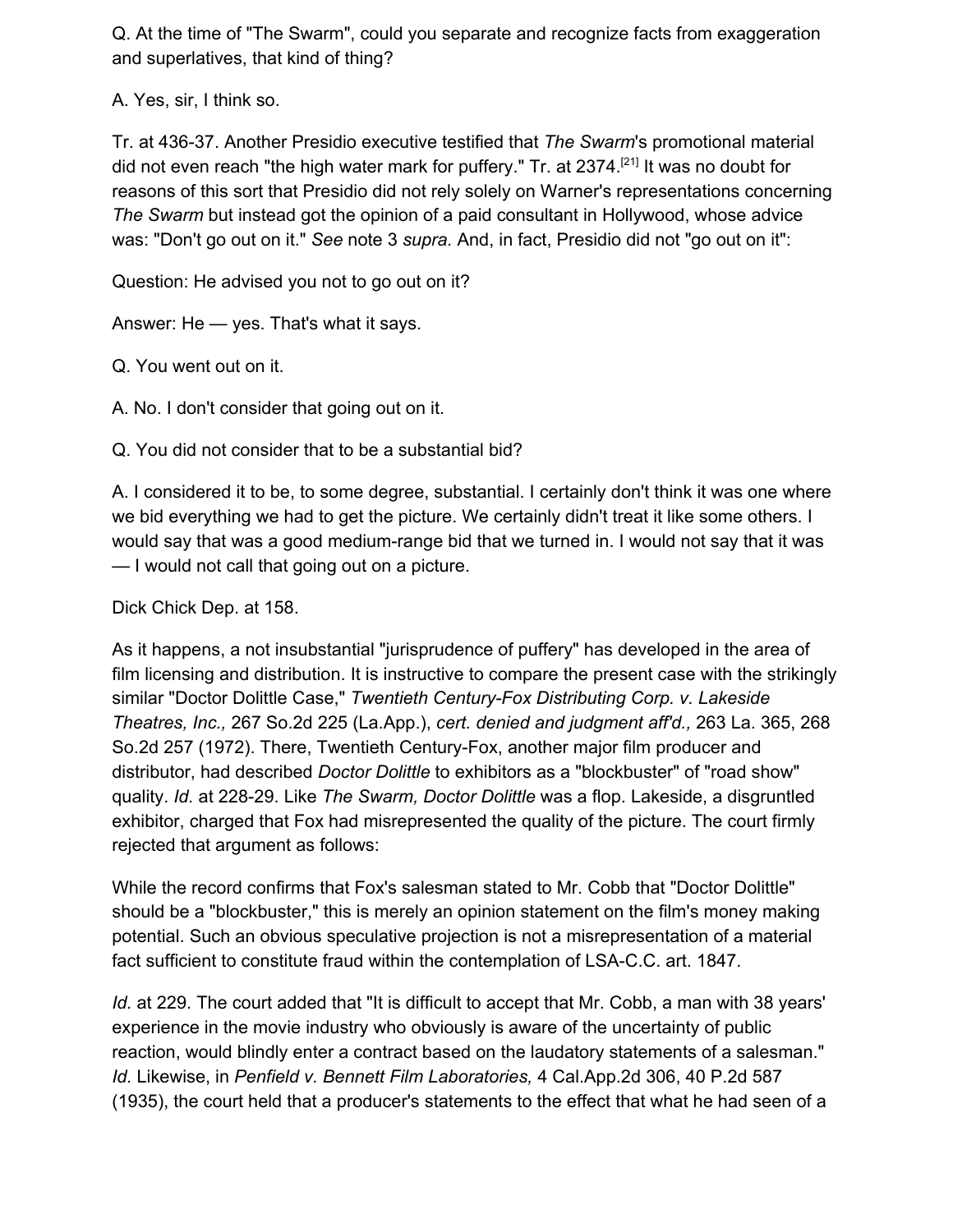film was "very good" and that it would be successful "if the balance was as good as that" were not actionable, "uncertainties as to actors, purchasers, and public taste being matters of general knowledge." *Id.* at 587; *see also Dawn Associates v. Links,* 203 U.S.P.Q. 831, 835 (N.D.Ill.1978) (use of the phrase "Horror Classic" is "mere `puffing'").

Holmes remarked of the opinion and puffery rule almost a century ago that "The rule of law is hardly to be regretted, when it is considered how easily and insensibly words of hope or expectation are converted by an interested memory into statements of quality and value, when the expectation has been disappointed." *Deming v. Darling,* 148 Mass. 504, 20 N.E. 107, 108-09 (1889). The rule is particularly appropriate in the film industry, which is a risky and unpredictable business even in the best of times, Tr. at 490-93, and one where promoters deal more in hopes, dreams, and images than in the more mundane widgets purveyed elsewhere. Terry Semel, Warner's General Sales Manager at the time of *The Swarm's* release, testified on this point as follows:

I never talk, nor do my colleagues ever talk, to other professional[s] about a comedy. We talk about a hilarious comedy or a very funny comedy. We never talk about a love story. We talk about a very tender, very moving, very emotional, tearful love story. We never talk about a war story. We talk about the greatest story ever told. We never — do not describe our business in shorthand to each other as if we were selling toaster ovens.

Tr. at 1858. Or consider Semel's description of Irwin Allen, Director and Producer of *The Swarm:*

Irwin Allen is a person who is basically bigger than life. I mean to a large extent [he] reminds me of what a lot of people say about Texas. He's a grand guy. He's a wonderful guy. He doesn't do anything in a small way. He doesn't make motion pictures with a star. He makes them with many stars. He doesn't have a luncheon with five people. He has to go out of his way to make sure he has the whole restaurant for you. He doesn't appear with a little tie. He has to have a big tie. He does everything in a very big way....

He was the kind of man who didn't make a two-minute speech when he got up at a theater owners' convention, but, instead, would make a one-hour speech.

He was the kind of man who would make the exhibitors stand up at the end and cheer with him and sing a pep song about how excited they are and how excited he is.

Sorry for the explanation, but that's the kind of man, a very excitable man. You did not sit and have lunch with Irwin Allen and come away bored. You sit and have lunch with Irwin Allen and charge out of the room and head toward greater destinies.

Tr. at 1853-55.

When Christopher Columbus was proposing his expedition of 1492 to King Ferdinand and Queen Isabella, he might well have committed an exaggeration or two in describing his singularly improbable undertaking.<sup>[22]</sup> We shudder to consider what the consequences might have been if his every utterance had been measured against the strict terms of a Spanish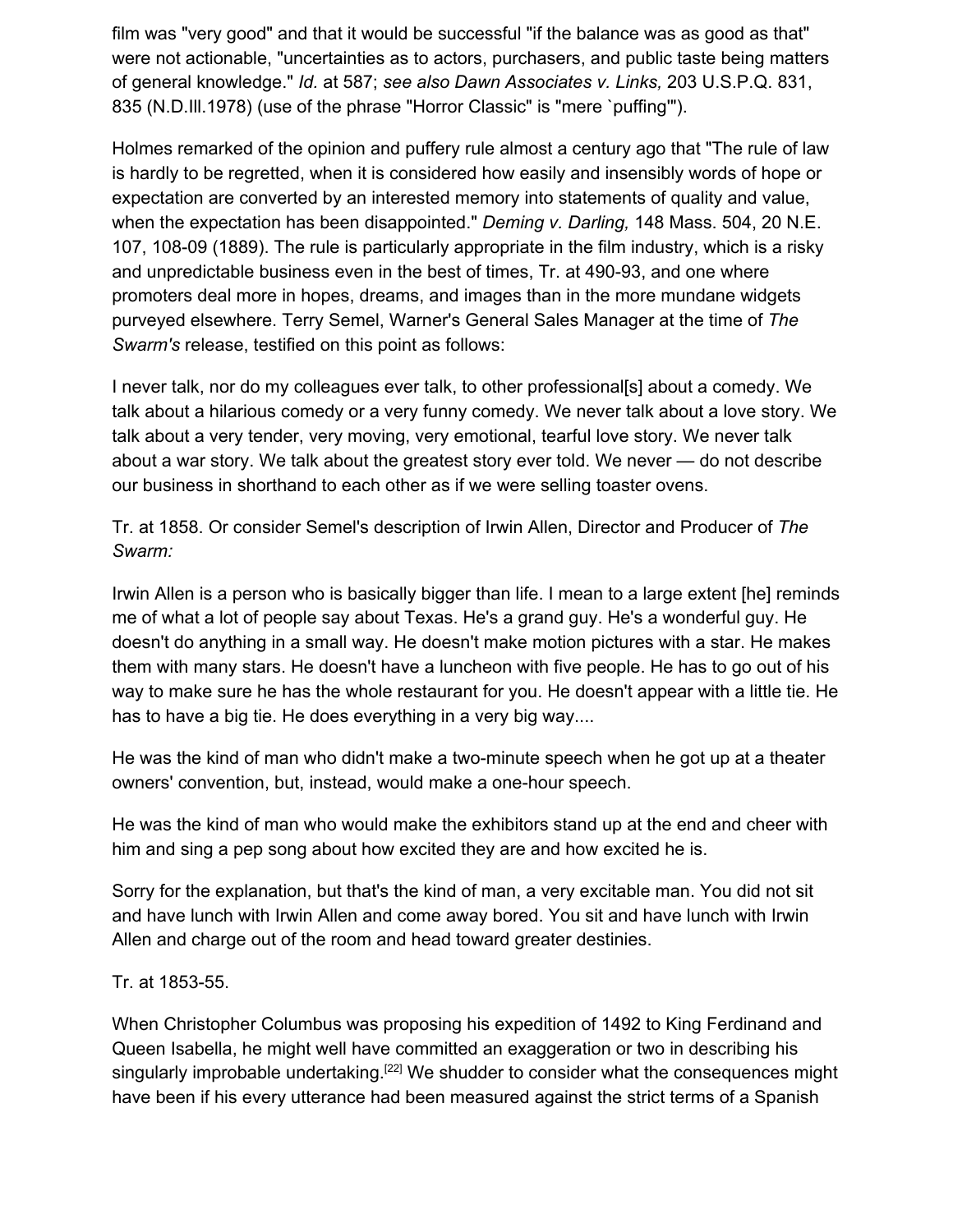Deceptive Trade Practices — Consumer Protection Act. To poets and other bold dreamers, one extends what is known as "poetic license."

Our contemporary jurisprudence is in the process of eroding a number of common law asseverations, but *caveat emptor* has not yet been entirely replaced in our vocabulary by *caveat venditor.* The motion picture industry is entitled to the same license of hyperbole, exaggeration, bombasticism, and flamboyance that the makers of toothpaste and other commodities enjoy in advertising their products. The law recognizes that a vendor is allowed some latitude in claiming merits for his wares by way of an opinion rather than an absolute guarantee, so long as he hews to the line of rectitude in matters of fact. Opinions are not only the lifestyle of democracy, they are the brag in advertising that has made for the wide dissemination of products that otherwise would never have reached the households of our citizens. If we were to accept the thesis set forth by appellees, the advertising industry would have to be liquidated in short order.

# **IV. THE TEXAS DECEPTIVE TRADE PRACTICES — CONSUMER PROTECTION ACT**

Our common law analysis is not altered by the statutory provisions of the DTPA. Section 17.50 of the Act provides in pertinent part:

A consumer may maintain an action if he has been adversely affected by any of the following:

(1) the use or employment by any person of an act or practice declared to be unlawful by Section 17.46 of this subchapter;

(2) breach of an express or implied warranty;

(3) any unconscionable action or course of action by any person....

Texas Business and Commerce Code § 17.50 (1977).[23] The provisions under which Warner was found liable are the following:

§ 17.45. Definitions

As used in this subchapter:

....

(5) "Unconscionable action or course of action" means an act or practice which, to a person's detriment:

(A) takes advantage of the lack of knowledge, ability, experience, or capacity of a person to a grossly unfair degree; or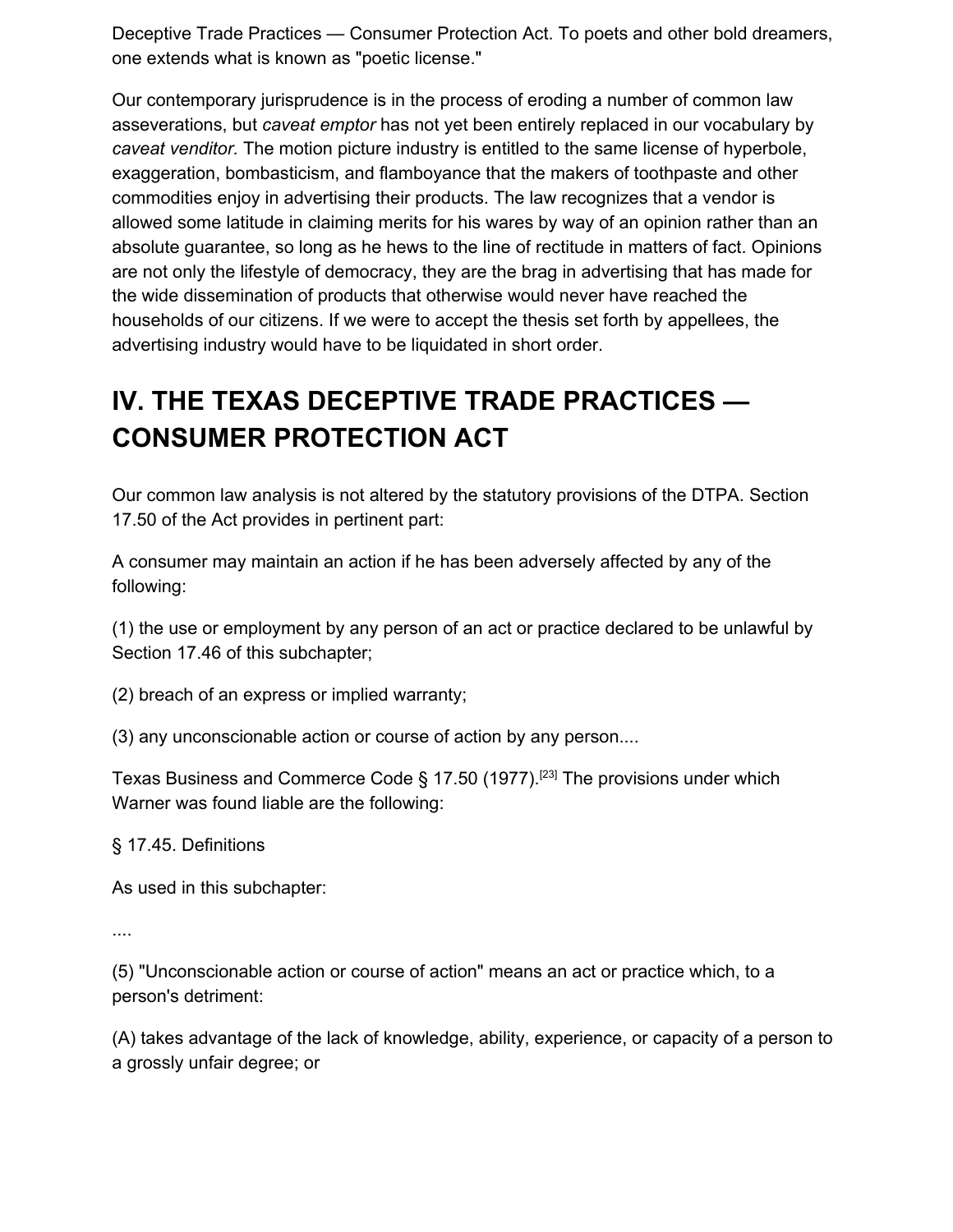68[6](https://scholar.google.com/scholar_case?case=1352173068757821249&q=Poseidon+Adventure&hl=en&as_sdt=6,33#p686)

\*686 (B) results in a gross disparity between the value received and consideration paid in a transaction involving transfer of consideration.

....

§ 17.46 Deceptive Trade Practices Unlawful

(a) False, misleading, or deceptive acts or practices in the conduct of any trade or commerce are hereby declared unlawful.

(b) The term "false, misleading, or deceptive acts or practices" includes, but is not limited to, the following acts:

....

(5) representing that goods or services have sponsorship, approval, characteristics, ingredients, uses, benefits, or quantities which they do not have or that a person has a sponsorship, approval, status, affiliation, or connection which he does not;

....

(7) representing that goods or services are of a particular standard, quality, or grade, or that goods are of a particular style or model, if they are of another....

Texas Business and Commerce Code §§ 17.45, 17.46 (1977). The DTPA then goes on to treat such subjects as "representing that goods are original or new if they are deteriorated, reconditioned, reclaimed, used, or secondhand" (§ 17.46(b)(6)), "representing that work or services have been performed on, or parts replaced in, goods when the work or services were not performed or the parts replaced" (§ 17.46(b)(21)), and "disconnecting, turning back, or resetting the odometer of any motor behicle" (§ 17.46(b)(16)).

In construing the DTPA the Texas Supreme Court has declared that "Misrepresentations, *so long as they are of a material fact and not merely `puffing' or opinion,* are ... actionable...." *Pennington v. Singleton,* 606 S.W.2d 682, 687 (Tex.1980) (emphasis added). In *Pennington,* the defendant's statements were found to be "false and not merely statements of opinion or puffing. *As such, they fell within the prohibitions* of § 17.46(b)(5) and (7)." *Id.* at 689 (emphasis added).[24] Similarly, in construing the Federal Trade Commission Act, upon which the DTPA was patterned and to which Texas courts look in interpreting the DTPA, *see Royal Globe Insurance Co. v. Bar Consultants, Inc.,* 577 S.W.2d 688, 694 (Tex.1979), courts have rejected claims based on opinions or salesmen's puffery. *See, e.g., Carlay Co. v. Federal Trade Commission,* 153 F.2d 493, 496 (7th Cir.1946) ("such words as `easy,' `prime,' `amazing,' `perfect,' `wonderful,' `excellent,' are regarded in law as mere puffing or dealer's talk upon which no charge of misrepresentation can be based").<sup>[25]</sup>

The inapplicability of the DTPA to subjective opinions on aesthetic matters is particularly manifest in the provisions of section 17.46(b)(7) referring to the "standard, quality, or grade"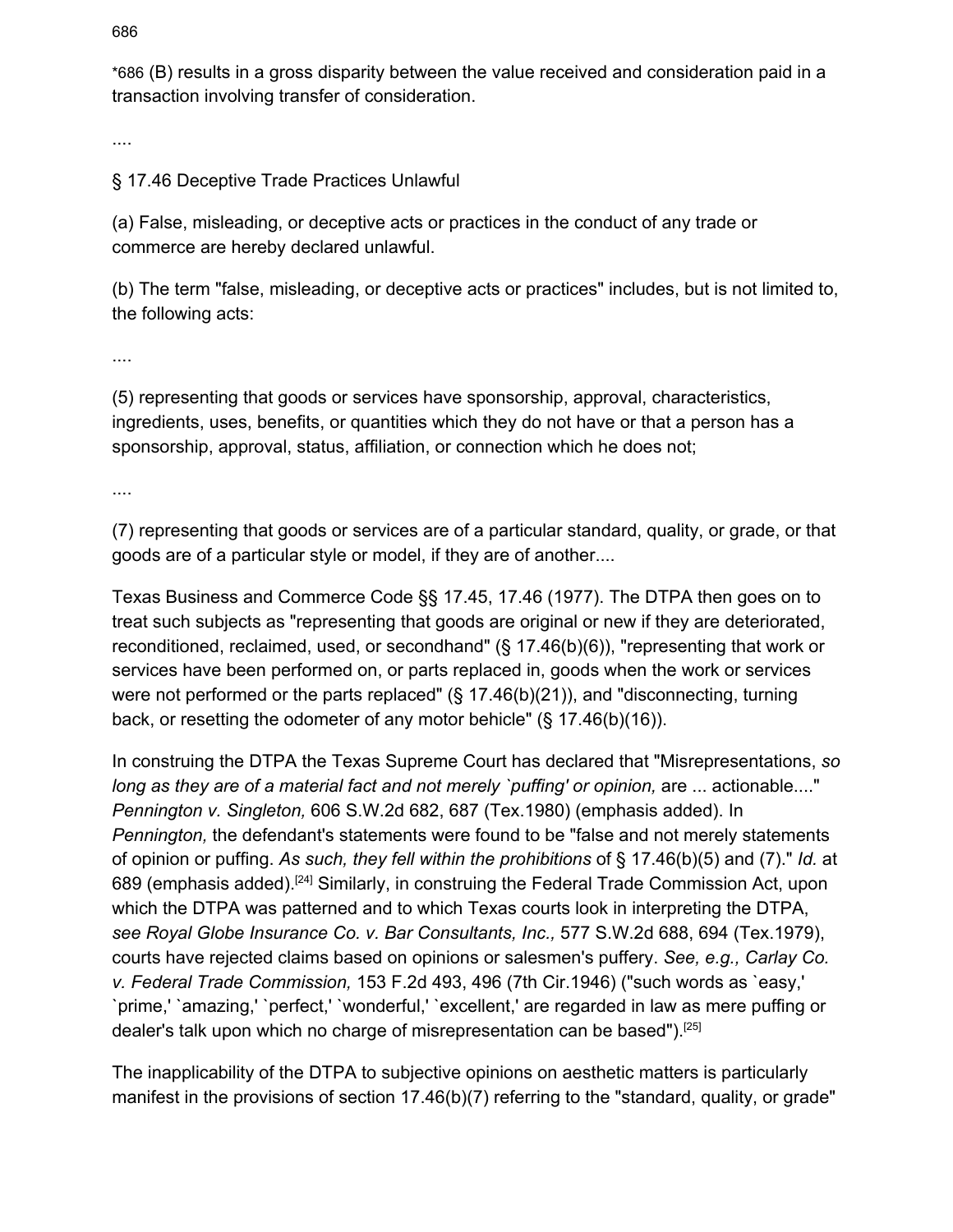of "goods or services." The Texas Supreme Court has defined "quality" under this section as "a measure of degree; as to particular goods quality may be calibrated by standard or grade, *as with eggs or meat,* or specified by style or model, *as with machinery.*" *Pennington,* 606 S.W.2d at 687 (emphasis added). It goes almost without saying that the quality of motion pictures cannot be "calibrated" in this way. *See* Part II *supra.* No matter how one slices them, artistic works simply do not belong on a slab alongside "eggs, meat, and machinery," and we decline to put them there unless and until the legislature and courts of Texas indicate that Texas law departs in this respect from the salutary principles of the common law.

Presidio places great emphasis upon the fact that "Nowhere in the DTPA is `puffing' listed as a defense." Appellees' Brief at 21. But the Texas legislature has also declined several pointed invitations to regulate film distribution or otherwise bring motion picture licensing explicitly within the terms of the DTPA. *See, e.g.,* S.B. 820 (1979) (not enacted); H.B. 1087 (1981) (not enacted); S.B. 523 (1981) (not enacted); *cf.* D. Chick Dep. at 65-67. As Presidio correctly points out, "The Legislature acts by acting, not through inaction," and therefore "reliable conclusions as to legislative intent cannot be drawn from the failure of the Legislature to enact legislation...." *Id.* at 31, 32. Acknowledging that "The DTPA does not represent a codification of the common law," *Smith v. Baldwin,* 611 S.W.2d 611, 616 (Tex.1980), we nonetheless apply common law principles where the legislature has not acted. "[T]he judge ... legislates only between gaps. He fills the open spaces in the law ... without traveling beyond the walls of the interstices...." B. Cardozo, *The Nature of the Judicial Process* 113-14 (1949).

# **V. CONCLUSION**

The nub of Presidio's case is its charge of misrepresentation. Presidio must show that (1) Warner misrepresented its film; and (2) that Warner's misrepresentations were the cause of Presidio's injury.<sup>[26]</sup> We conclude on the basis of the foregoing analysis that Warner's representations concerning its film *The Swarm* are not actionable as a matter of law. Since we dispose of the case in this way we need not reach the other issues raised on appeal.

Accordingly, we set aside the verdict, vacate the judgment, and direct the district court to dismiss Presidio's complaint.

### REVERSED.

[1] Warner Bros. Distributing Corporation is a wholly owned subsidiary of Warner Bros. Inc., which in turn is a wholly owned subsidiary of Warner Communications, Inc. Tr. at 781.

[2] Tr. at 1831-42. Some of Warner's most successful films, such as *All the President's Men* and *Superman I,* were blind bid. *Id.* at 1840.

[3] Before making its bid Presidio also had the benefit of advice from a paid consultant in Hollywood, Mr. Jim Leroy, an "experienced film buyer" with "very close ties to the motion picture community." Tr. at 635-36. Mr. Leroy pointed out problems with *The Swarm* and advised "Don't go out on it." *Id.* at 636. ("`Don't go out on it' means don't sell the farm and family jewels and everything to buy this picture...." *Id.*).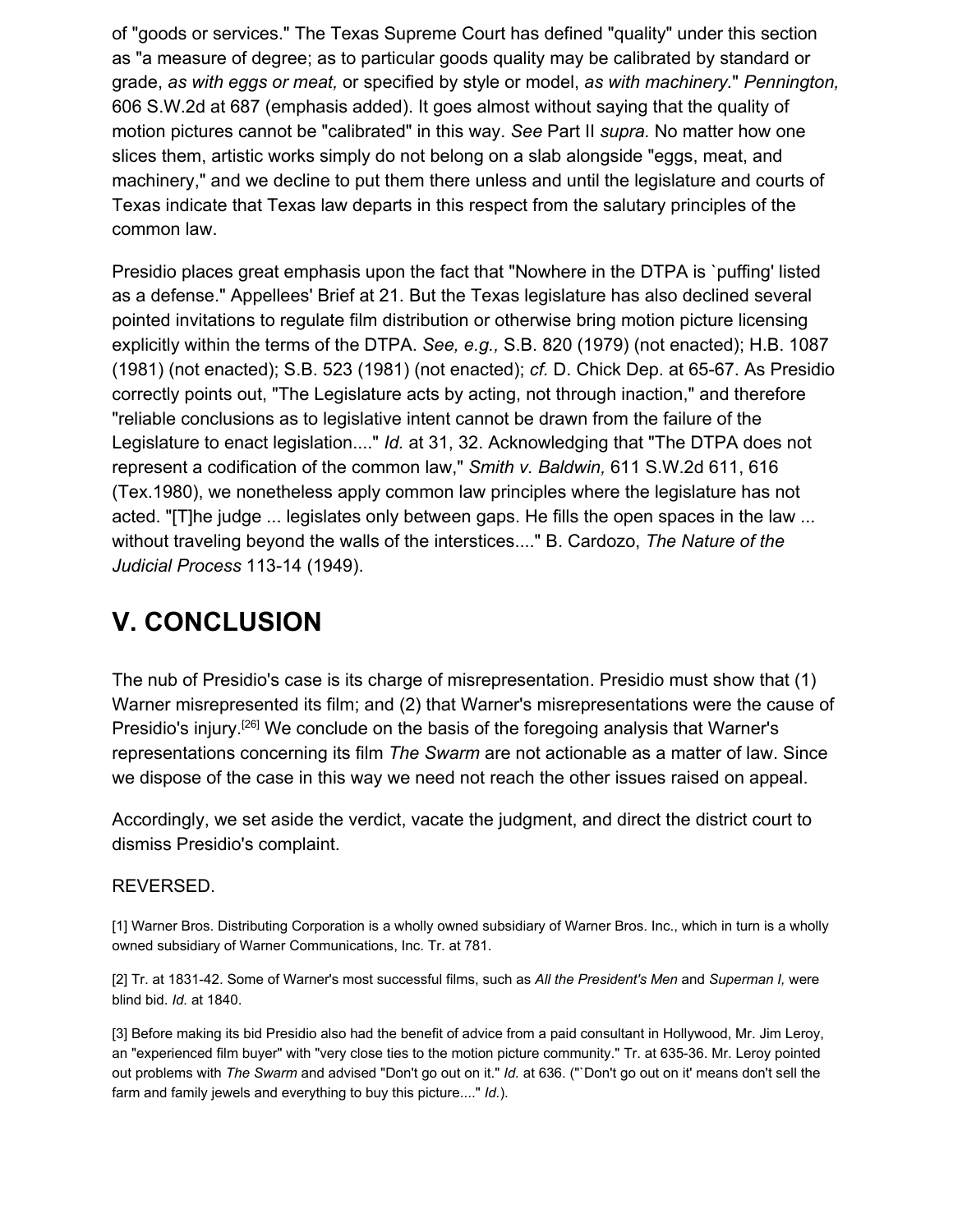[4] This was not a particularly high suggested guarantee. By comparison, other films offered around that time had the following suggested guarantees: *Goin' South* — \$60,000 (blind bid by Paramount Pictures); *Grease* — \$60,000 (blind bid by Paramount); *Damien-Omen II* — \$80,000 (Twentieth Century-Fox); *The Deep* — \$85,000 (blind bid by Columbia Pictures). Defendant's Exhibits 1134, 961, 986, 808.

[5] These were not top-dollar bids. During the same season Presidio bid \$55,000 for *Revenge of the Pink Panther* and \$50,000 for *Jaws II.* Tr. at 485-88.

[6] *See* J. Lukacs, *Historical Consciousness* 162-63 (1968).

[7] *Cf. Mr. Chow of New York v. Ste. Jour Azur S.A.,* 759 F.2d 219 (2d Cir.1985) (restaurant review); *Trump v. Chicago Tribune,* 616 F.Supp. 1434 (S.D.N.Y.1985) (architecture review); *Greenbelt Cooperative Publishing Ass'n. v. Bresler,* 398 U.S. 6, 90 S.Ct. 1537, 26 L.Ed.2d 6 (1970); *Old Dominion Branch No. 496 v. Austin,* 418 U.S. 264, 94 S.Ct. 2770, 41 L.Ed.2d 745 (1974).

[8] *See* A.J. Ayer, *Language, Truth and Logic* 35-39 (1952) ("for a statement of fact to be genuine some possible observations must be relevant to the determination of its truth or falsehood"); *Ollman v. Evans,* 750 F.2d 970, 978-84 (D.C.Cir.1984) (courts should consider whether a statement is "objectively capable of proof or disproof" because "a reader cannot rationally view an unverifiable statement as conveying actual facts").

[9] *See Ollman,* 750 F.2d at 979-81 (criterion of precise or definite meaning).

[10] *See id.* at 981-82 (criterion of verifiability).

[11] *See* Prosser & Keeton, *The Law of Torts,* ch. 18 § 109, at 762 (5th ed. 1984) ("Ordinarily a prediction as to events to occur in the future is to be regarded as a statement of opinion only, on which the adverse party has no right to rely. It was said very early that `one cannot warrant a thing which will happen in the future,'....") (footnote omitted).

[12] *See* Aristotle *De Interpretatione,* ch. 9; C.D. Broad, *Scientific Thought,* ch. 2 (1923); G. Ryle, *Dilemmas,* ch. 2 (1962); A.N. Prior, *Time and Modality,* 84-86 (1957); M. Dummett, *Truth and Other Enigmas,* chs. 1, 10 (1978).

[13] It is not germane to point out, as Presidio does in its brief, that "Had Warner trade screened the `Swarm' prior to requiring bids, Presidio would not have bid on the picture." Appellees' Brief at 17. The whole point of a speculative enterprise like blind bidding is that one does not, and cannot, know precisely what one is bidding on at the time binding, "non-cancellable" bids are required. And, in fact, the uncertainty associated with blind bidding is one of the factors Presidio considered when deciding how much to bid on a film. Tr. at 490-92.

Presidio's theory of damages (actual box office receipts minus guarantees and operating expenses) is similarly flawed. One might as well complain that a futures contract declined in value after the date it was purchased. *See* note 26 *infra.*

[14] *See* Part III *infra.*

[15] *See* Appellant's Brief at 26. The film was *Last Year at Marienbad.*

[16] *Cf. Metromedia, Inc. v. City of San Diego,* 453 U.S. 490, 510, 101 S.Ct. 2882, 2893, 69 L.Ed.2d 800 (1981) (plurality opinion) ("aesthetic judgments are necessarily subjective, defying objective evaluation"); *Trump v. Chicago Tribune Co.,* 616 F.Supp. 1434, 1436 n. 6 (S.D.N.Y.1985) (discussing divergent views of the Eiffel Tower).

[17] Presidio's reliance on *Trenholm v. Ratcliff* is misplaced. *Trenholm* concerned factual representations made by a land developer to potential home builders. The builders were worried about an undesirable trailer park located near lots they were considering purchasing. Ratcliff reassured them as follows:

Don't worry about it, that's zoned commercial, and that property has already been sold. Those people have been notified that their leases will not be renewed, so the park should close up sometime in April and after that, why, after they get everything moved out over there, they will come in and bulldoze it down so by June or July it will be like there's never been a park there, and that will coincide actually just fine with the grand opening out there.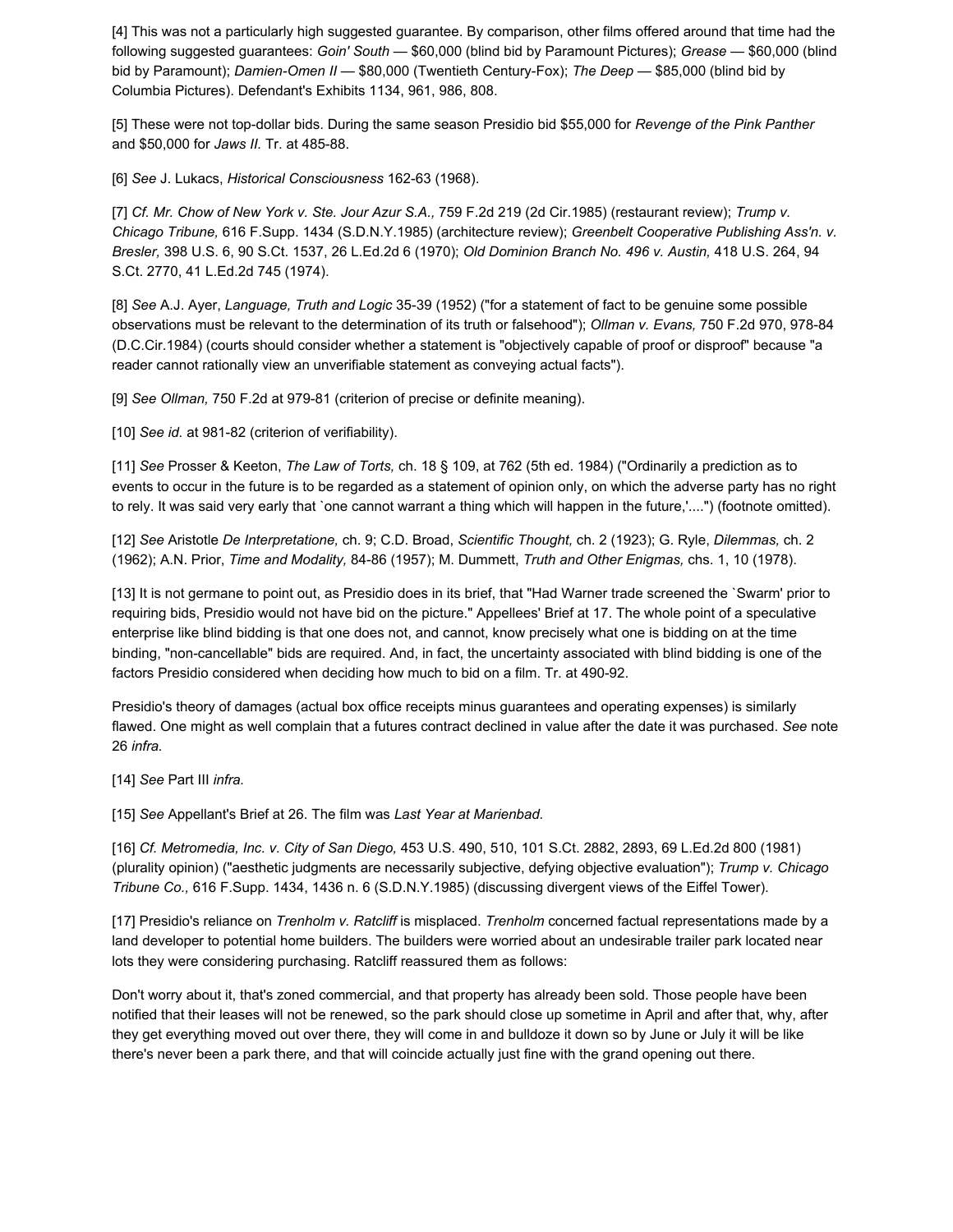646 S.W.2d at 929. Trenholm then purchased lots and built 18 houses on the land, but the trailer park was not moved by the time the houses were completed for sale, and he suffered a net loss. The court upheld Trenholm's claim of common law fraud with the following observations:

Ratcliff's representation was not merely an expression of an opinion that the trailer park would be moved in the future. He falsely represented that the trailer park had been sold, and that notices had been given to the tenants. These are direct representations of present facts which are so intertwined with his future prediction that the whole statement amounts to a representation of facts.

....

... A finding of special knowledge ... is unnecessary to support a fraud judgment in this case. Ratcliff made misstatements of present facts which, coupled with his future prediction, justified reliance upon his opinion and transformed his statement into a representation of fact.

*Id.* at 930-31, 933.

[18] *See* Tr. at 1506-08, 1515-16 (use of sneak previews is "strictly a diagnostic procedure"), 1539.

[19] *See* answers to Interrogatories 5(A), 17.

[20] *See also Davis v. Commercial Standard Insurance Co.,* 194 S.W.2d 599, 603 (Tex.Civ.App. — Dallas 1946), *writ refused,* n.r.e.; *United States Pipe & Foundry Co. v. City of Waco,* 130 Tex. 126, 108 S.W.2d 432, 435-37, *cert. denied,* 302 U.S. 749, 58 S.Ct. 266, 82 L.Ed. 579 (1937); *Ruberoid Co. v. Briscoe,* 293 F.2d 712, 715-16 (5th Cir.1961).

[21] Presidio was apparently so accustomed to dealing with film promoters' hyperbole that it even had a special stamp made up with which it could imprint the word "bullshit" on the more flagrantly offending documents. For example, the bid solicitation letter for *Funny Lady* began as follows:

Just a few times in the life of a great producer, he makes a movie that will long be remembered when all his others appear to be forgotten.... [W]e at Columbia Pictures feel that Ray Stark's latest production "Funny Lady" might just be that one picture that will rise to the greatest heights of all. To put it simply, "Funny Lady" in our opinion is what motion pictures were meant to be, and what entertainment is all about.

It's with the thrill of a lifetime that we announce the availability of "Funny Lady" for Easter, 1975.

Defendant's Exhibit 436, at 1. This letter was found in Presidio's files, stamped with the special "bullshit" stamp. *Id.* at 2. The distributor had suggested a \$75,000 guarantee; Presidio bid \$18,750. Appellant's Brief at 43.

[22] *Cf.* 6 *Encyclopedia Britannica* 112-15 (1965):

The king and queen were stunned by his audacity. He held his ground so firmly that no compromise was possible.... Once the three ships finally lost sight of land (Sept. 9) the greatness of Columbus began to reveal itself, for it was at this moment that he conquered by faith and will power the resistance of the unbelieving and faint-hearted.... His mind was lofty and imaginative, and so taut that his actions, thoughts and writings do at times suggest a man just this side of the edge of insanity.

[23] The provisions of the DTPA in effect when the alleged misrepresentations occurred govern the disposition of this case. *See Woods v. Littleton,* 554 S.W.2d 662, 666 (Tex.1977); *Pennington v. Singleton,* 606 S.W.2d 682, 685 n. 1 (Tex.1980). All references in this opinion to the DTPA are to the Act in effect at that time.

[24] *Cf. Jeffcoat v. Phillips,* 534 S.W.2d 168, 171-72 (Tex.Civ.App. — Houston [14th Dist.] 1976), *writ refused,* n.r.e.; *Shaw Equipment Co. v. Hoople Jordan Construction Co.,* 428 S.W.2d 835, 837-39 (Tex.Civ.App. — Dallas 1968).

[25] *Cf. Herbold Laboratory, Inc. v. United States,* 413 F.2d 342 (9th Cir.1969); *In re Sterling Drug, Inc.,* F.T.C. Docket No. 8914, 3 Trade Reg.Rep. ¶ 22,124 at 22,909 n. 12 (July 5, 1983); *In re Pfizer, Inc.,* 81 F.T.C. 23, 64 (1972); *In re National Executive Search, Inc.,* 76 F.T.C. 962, 1009-10 (1969); *In re Better Living, Inc.,* 54 F.T.C. 648, 653 (1957).